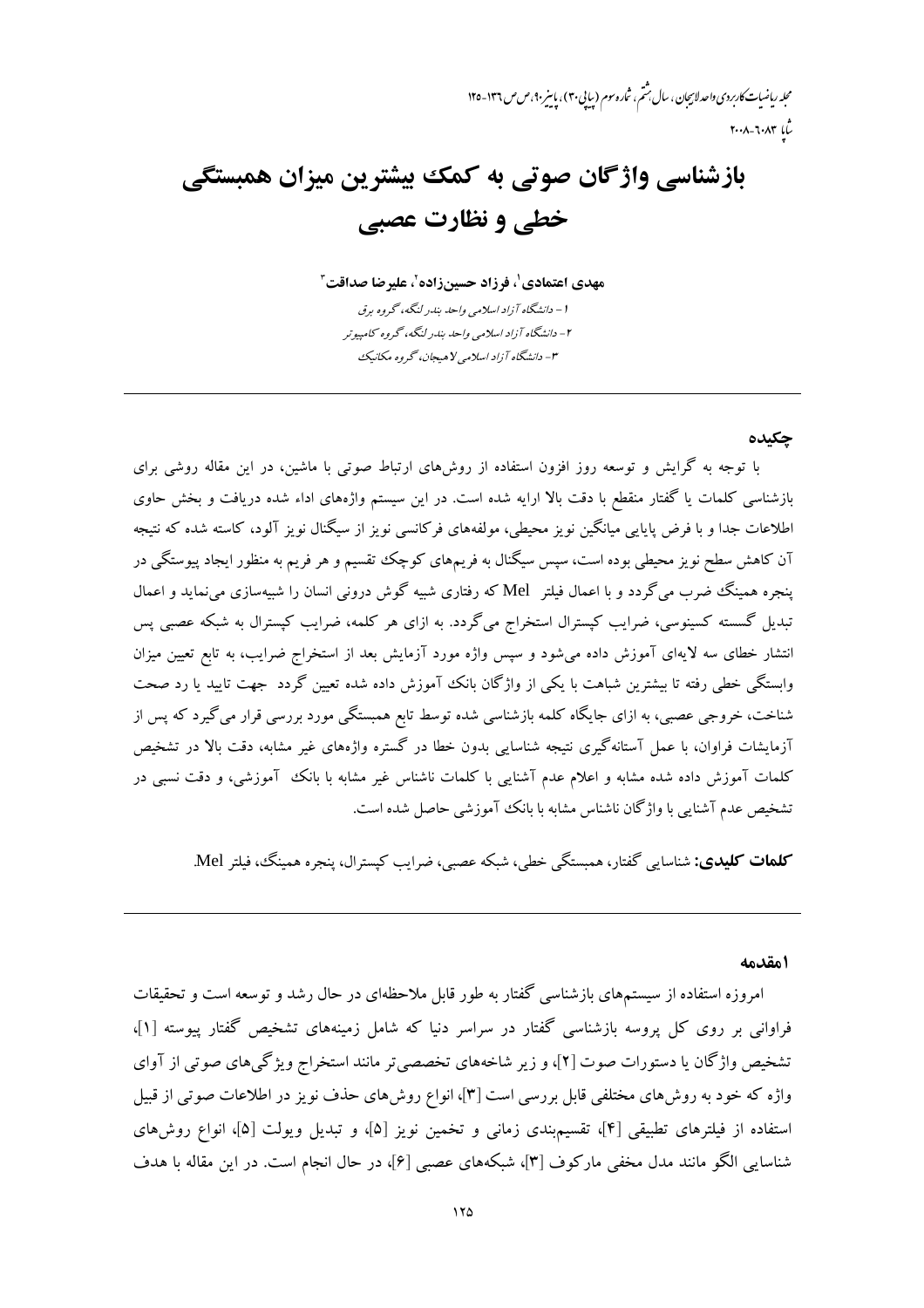اعنآدی و بمکاران، باز ثناسی واژگان صوتی به کک بیشترن منیران . . .

بومی سازی مباحث مطروحه و حصول دقت بیشتر در تشخیص واژگان به خصوص در کلمات با آوای مشابه، طرحی کاربردی پیشنهاد شده است. در این سیستم بعد از دریافت واژگان، عملیات حذف نویز و استخراج .<br>ویژگی۵ها با ساختار پیشنهاد شده انجام میگیرد و سیس جهت یادگیری و تشخیص، روشی ترکیبی مشتمل بر استفاده از حداکثر میزان وابستگی خطی و نظارت شبکه عصبی ارایه شده که منجر به دقت بالا در تشخیص واژگان بطور مستقل از گوینده می باشد. در این تحقیق ابزارهای مورد استفاده جهت نمونهگیری و پردازش یک عدد میکروفون معمولی خازنی ، کارت صدای معمولی مدل AC97 با فرکانس نمونه برداری Fs = 44100 HZ ، کامپیوتر شخصی با پردازنده پنتیوم ۴ و محیط نرم افزار MatLab نسخه ۷.۰.۱ که در دیارتمان سازمان مرکزی دانشگاه آزاد اسلامی رجیستر شده است، بوده که نتایج حاصل شده مستقل از ابزار آلات مورد استفاده میباشد.

#### ۲ ساختار کلے

مدل و ساختار کلی سیستم از بخشهای مختلف که در دیاگرام شکل (۱) نشان داده شده، تشکیل یافته است.



شكل ١.

۲-۱ پیش پردازش

در ابتدا، قسمت ضبط سیگنال، اطلاعات صوتی را با فرکانس نمونهبرداری Fs = 44100Hz ذخیره می نماید و بعد از نرمال سازی به کمک عمل آستانهگیری خودکار بر اساس میزان انرژی موجود در سیگنال، قسمت حاوی اطلاعات جداسازی می گردد. شکل ۲ نمونهای از عملکرد این بخش می باشد.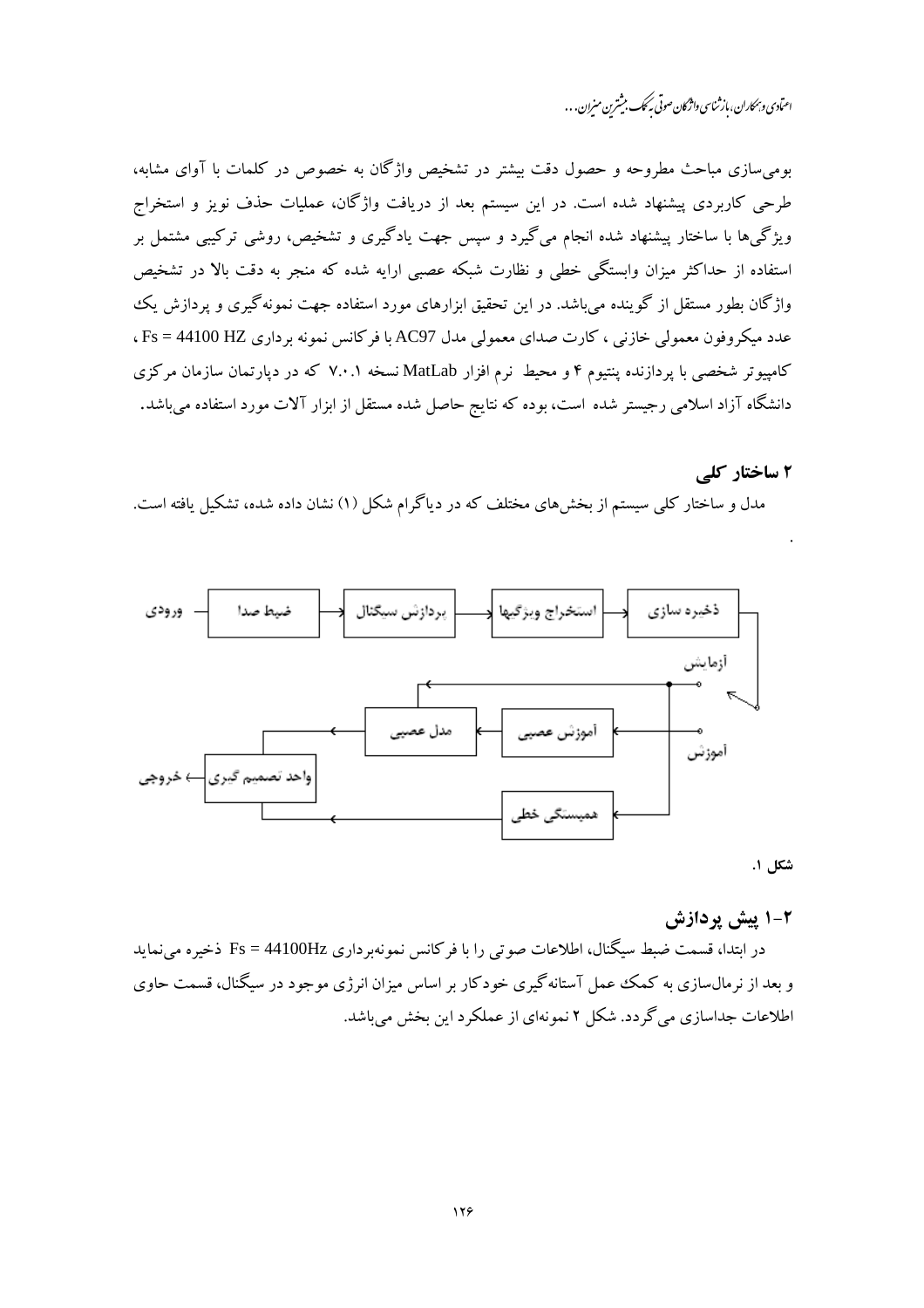محله ریاضیات کاربردی واحد لاسچان ۳۰ (۱۳۹۰) ۱۳۶-۱۲۵



## ۲-۲ حذف نویز

در سیستمهای تشخیص گفتار یا شنوایی ماشینی یکی از مهمترین مشکلات غلبه بر نویز و اغتشاش صوتی محیط است [۷]، در این طرح ما با فرض پایایی میانگین نویز محیطی [۸]، قبل و بعد از دریافت کلمه از نویز محیطی نمونهبرداری نموده و دامنه فرکانس۵ای نویز را از دامنه فرکانس۵ای سیگنال نویز آلود کم کردیم که نتیجه بهبود نسبی سیگنال استخراج شده بوده است. شکل (۳) نمونهای از سیگنال قبل و بعد از حذف نویز کلمه .<br>"شیراز " در سیگنال به نویز ۸/۵ دس<sub>ی</sub> بل میباشد.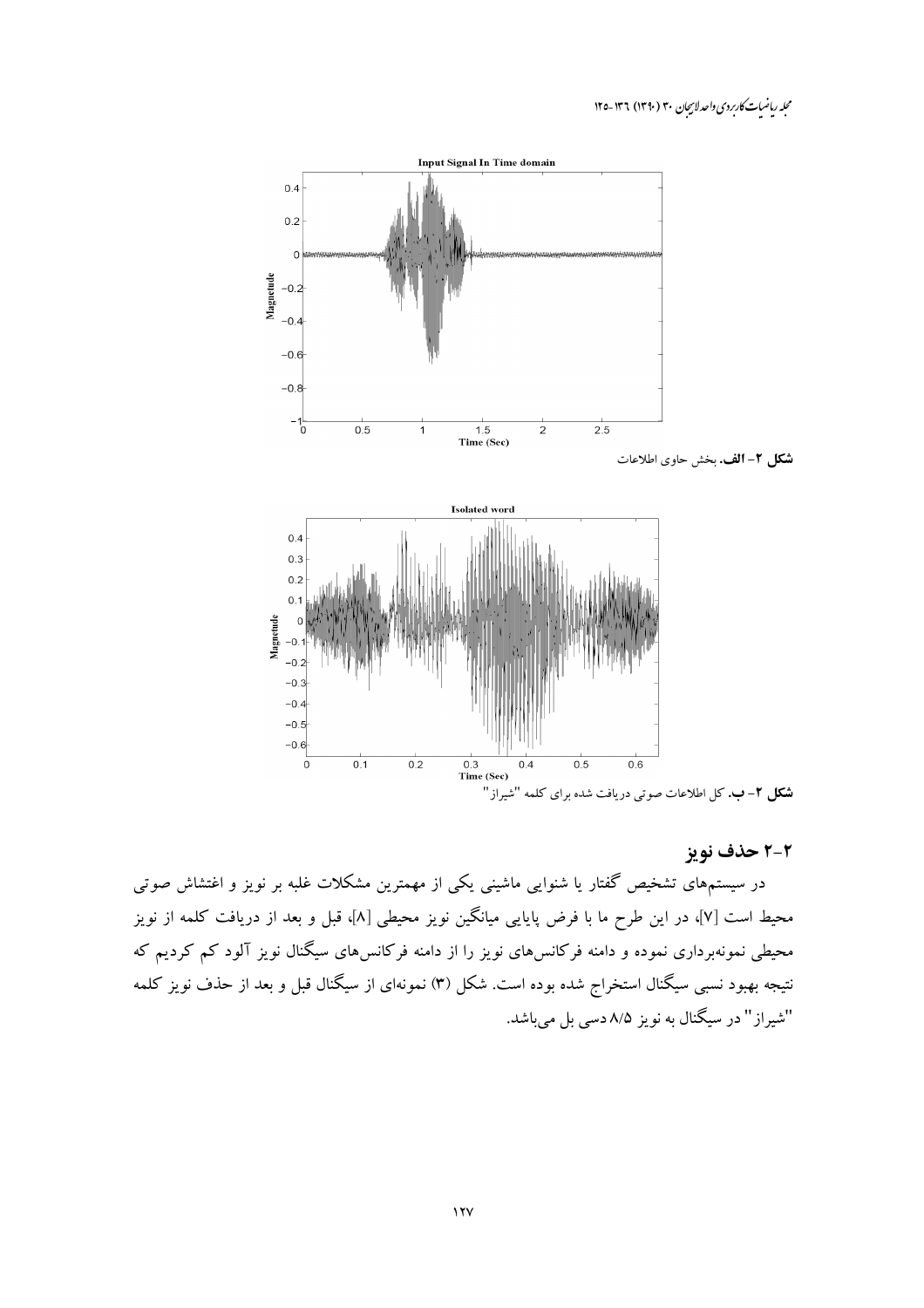



البته روش فوق با وجود مزیت سادگی، بر فرض پایایی میانگین نویز محیطی استوار است که ممکن است در شرايط مختلف صادق نباشد، اما اثر نامطلوب اين مساله بر دقت باز شناسبي واژگان، تا حد زيادي توسط روش ترکیبی ارایه شده در الگوریتم بازشناسی واژگان بهبود یافته است.

2-3 استخراج مشخصات صوتی

برای استخراج مشخصات اکوستیکی از سیگنال حذف نویز شده، می توان آن را به فریمهای ۲۰ تا ۳۰ میلی-ثانیهای با برهم نهی و تداخل تقریبی بین صفر تا یک سوم تقسیم.بندی نمود [۹]، و سپس به منظور ایجاد پیوستگی بین فریمهای مختلف، هر فریم در پنجره همینگ با سایز فریم ضرب میگردد. اگر سیگنال موجود در هر فریم S(n) , n=0,1,...,N-1 بناميم سيگنال خروجي برابر است با:  $(1)$ 

$$
Y(n) = S(n) \times W(n)
$$

که در آن (W(n پنجره همینگ می باشد که با معادله زیر بیان می گردد [۱۰]،

$$
W(n,\alpha) = (1-\alpha) - \alpha \cos\left(\frac{\pi n}{N}\right), \qquad \circ \leq n \leq N-1
$$
 (7)

 $\text{MatLab}$  که در آن n سایز پنجره بوده و  $\alpha$  ضریبی است که میزان انحنای پنجره را تغییر می دهد و در نرم افزار MatLab به صورت پیش فرض ۲۶/۰ می باشد و در محاسبات ما، نیز همین مقدار در نظر گرفته شده است. شکل (۴) سیگنال موجود در یک فریم انتخابی، پنجره همینگ و خروجی (Y(n را نمایش میدهد.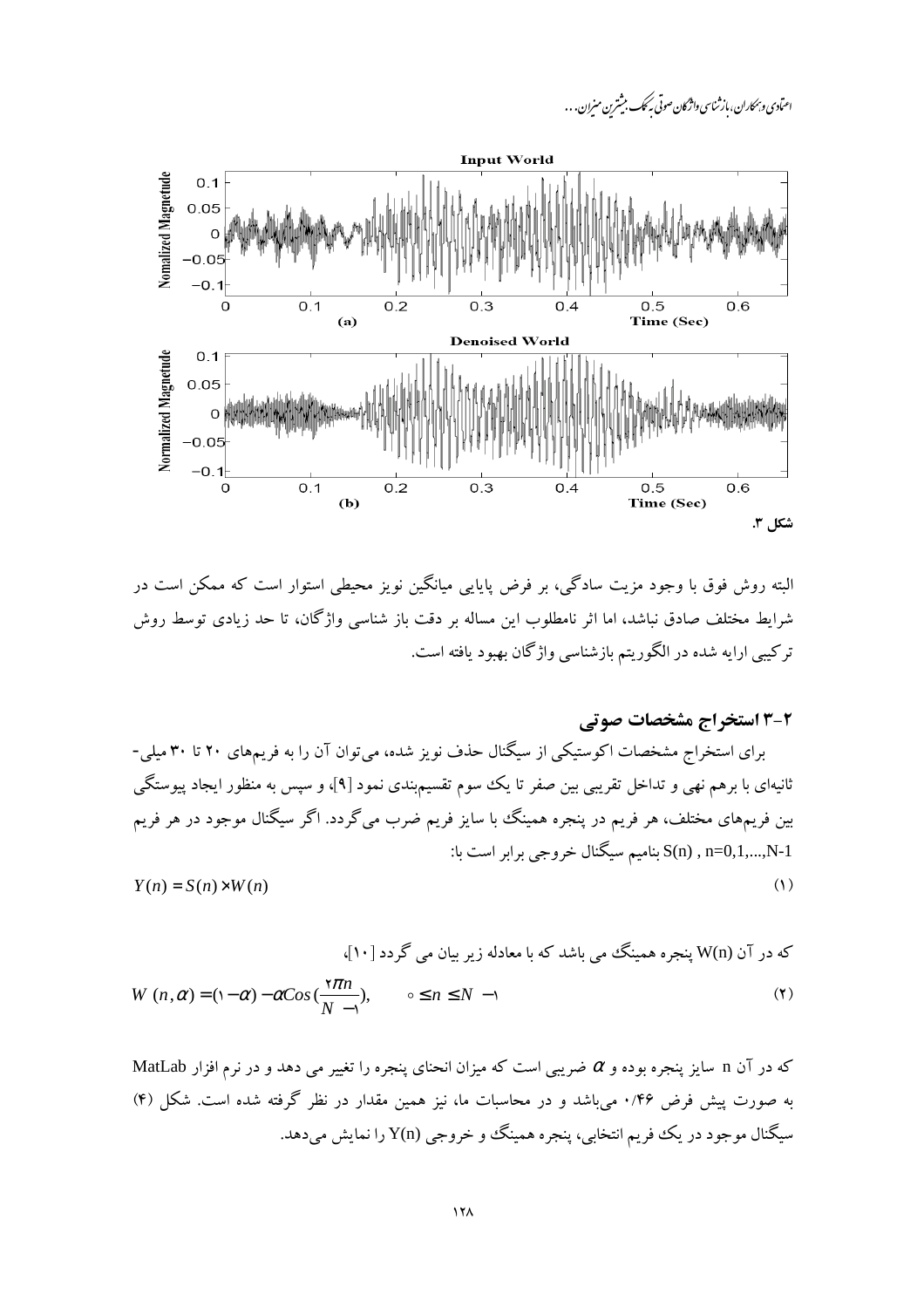محله رماضات کاربردی واحد لاسچان ۳۰ (۱۳۹۰) ۱۳۶-۱۲۵



در این مرحله با استفاده از آنالیز فوریه، سیگنالهای موجود در هر فریم Y(n) را به حوزه فرکانس برده تا فرکانسهای موجود در هر فریم مشخص گردد، آنگاه به جهت کاهش اثر هارمونیک های موجود در فریم و کاهش سایز ویژگیهای استخراج شده که مستقیماً در زمان بازشناسی و آموزش سیستم موثر است، فرکانسها را در بیست فیلتر میانگذر سه گوش که فرکانس مرکزی هر یک در امتداد مدل Mel است ضرب نموده و از آن لگاریتم میگیریم [۲و۳]. رابطه (۳) بیانگر ارتباط فرکانسهای خطی با مدل Mel میباشد [۱۱].  $Mel(f) = \frac{\ln \left(1 + \frac{f}{v}\right)}{v}$  $(\tau)$ 

در شکل (۵) مدل نرمال شده بیست فیلتر میانگذر سه گوش در امتداد فرکانس های Mel نشان داده شده است.

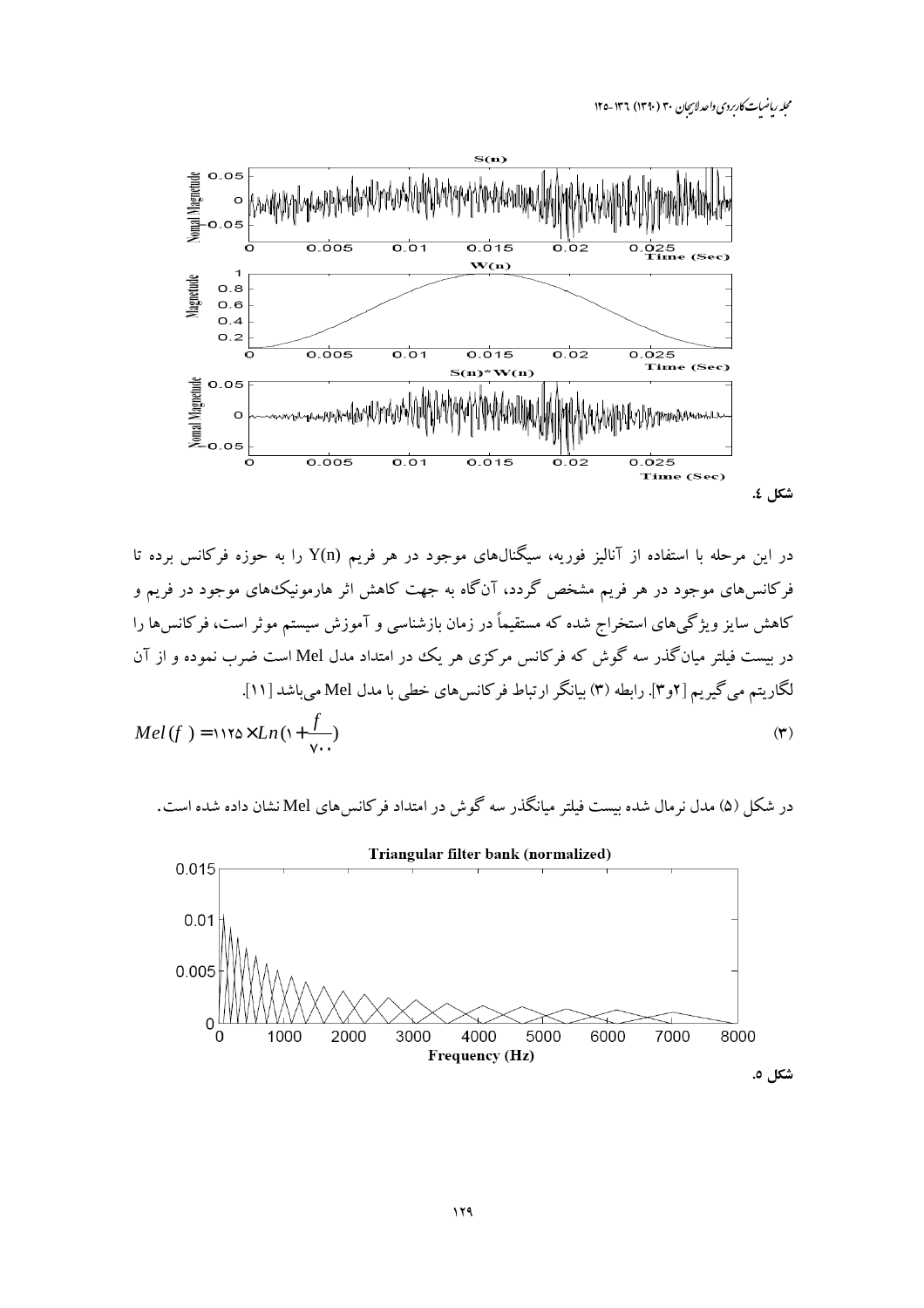اعنآدی و بمکاران، باز ثناسی واژگان صوتی به کک بیشترن منیران . . .

در واقع با انجام عمل فوق بخشی از گوش درونی انسان شبیهسازی شده است در این مرحله با اعمال تبدیل گسسته کسینوسی (DCT) بر روی لگاریتم انرژی سیگنال عبور داده شده از فیلترهای میانگذر سه گوش Mel ضراب كيسترال طبق رابطه (۴) به دست مي آيند [۱۱].

$$
C_n = \sum_{k=1}^{N} x_k \cos\left[\frac{n\pi(k-\cdot/\Delta)}{N}\right], \quad n = 1, 1, ..., p \tag{F}
$$

که در آن n اندیس ضرایب کیسترال، p تعداد کل ضرایب کیسترال، N تعداد فیلتر های سه گوش، k اندیس ضرایب کسینوسی و  $x_k$  امین لگاریتم انرژی خروجی فیلترهای Mel میباشد. شکل (۶) بلوک دیاگرام سیستم استخراج ضرایب کیسترال یا MFCC را نشان می دهد.



شكل ٦.

معمولاً تعداد فیلترهای سه گوش را بیست و ضرایب کپسترال را دوازده عدد در نظر میگیرند [۲]. در اینجا ما علاوه بر استفاده از ضرایب کیسترال، از سرعت و شتاب تغییرات ضرایب کیسترال و همچنین مشخصه اکوستیکی نرخ عبور از صفر سیگنال در هر فریم، نیز جهت ایجاد ساختار بردار مشخصه هر فریم بهره بردیم. سرعت و شتاب تغييرات ضرايب كيسترال از رابطه (۵) قابل محاسبه است [١٢].

$$
\Delta C_n(t) = \left[ \sum_{\tau=-m}^m C_n(t+\tau)\tau \right] / \left[ \sum_{\tau=-m}^m \tau^r \right]
$$
 (2)

که معمولاً ۲=m در نظر گرفته می شود [۱۲].

# ۳ آموزش و بازشناسی الگوی کلمات **۳-۱ الگوریتم ترکیبی باز شناسی**

برای باز شناسی واژهها و کلمات روشی ترکیبی پیشنهاد شده است که در عمل پیادهسازی شده و نتایج آن در جدول ۳و۴ مندرج است. در این قسمت ابتدا بردار ویژگیهای به دست آمده از همه فریمهای سیگنال ورودی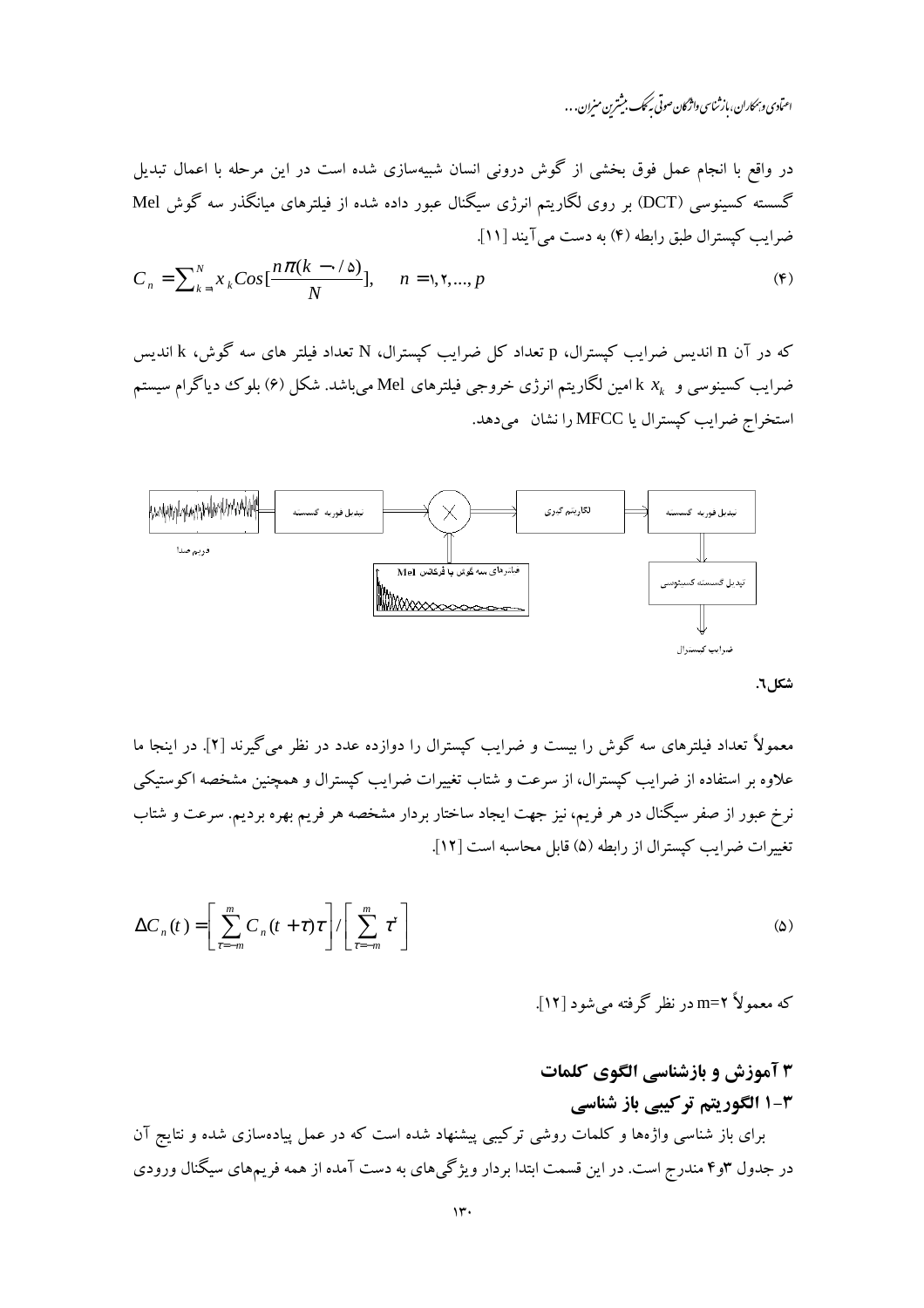از نظر میزان همبستگی خطی یا Correlation با دادههای موجود در بانک از پیش آموزش داده شده، مقایسه می گردد و کلمهای که بیشترین همبستگی خطی با ورودی را دارا باشد در غالب موارد طبق نتایج مندرج در جدول (۲) تشخیص صحیح واژه ورودی است. اما نکته قابل توجه این که با وجود دقت بسیار عالی روش فوق در صورت عدم وجود واژه ورودی در بانک آموزشی یا میزان سیگنال به نویز پایین و اغتشاش صوتی بالای محیط، در حالت اول تشخیص کاملاً اشتباه ودر حالت دوم احتمال خطا وجود خواهد داشت. برای رفع این مشکل از یک شبکه ناظر عصبی با ساختار پس انتشار خطا استفاده شده است که بعد از آموزش و فراگیری الگوهای ورودی، نقش آن ایجاد بانک معیار صحت شناخت برای هر کلمه است، شبکه عصبی که در شکل (۸) مشاهده میگردد دارای تعداد خروجی برابر با تعداد واژههای آموزشی است و به تناسب شباهت ورودی به یکی از الگوهای آموزشی در یک شبکه رقابتی خروجی آن الگو به یک وو سایرین به صفر همگرا خواهد شد با استفاده از این نکته دنبالهای از ضرایب تشخیص صحیح در تستهای متعدد از یک کلمه در صورت تایید صحت شناخت شبکه توسط اپراتور، فراهم میگردد که با انواع روشها از جمله استفاده از شبکه عصبی یا میانگین و آستانهگیری که در اینجا استفاده شده است می توان به معیاری جهت صحت شناخت از سوابق تشخیص قبلی برای هر کلمه ر سىد.

بنابراین تابع تصمیمگیری در مواجه با یک واژه ناشناس، ابتدا از طریق میزان هبستگی خطی به سمت یکی از الگوهای موجود در بانک همگرا خواهد شد و سپس با بررسی پاسخ شبکه عصبی در جایگاه کلمه تشخیص داده شده توسط تابع همبستگی و مقایسه آن با آستانه معیار صحت شناخت کلمه مذکور یی به عدم وجود کلمه در بانک آموزشی خواهد برد.

# ۳-۲ تابع ترکیبی بازشناسی

با توجه به موارد یاد شده در بخش (۳–۱) ابزار مورد استفاده، در زیر مورد بررسی قرار میگیرد. تابع همبستگی بین دو بردار هم اندازه  $\rm A$ و  $\rm B$ از رابطه (۶) قابل محاسبه میباشد [۱۳].

$$
R = \frac{\sum_{m} \sum_{n} (A_{mn} - \overline{A})(B_{mn} - \overline{B})}{\sqrt{\sum_{m} \sum_{n} (A_{mn} - \overline{A})^{r}} \sqrt{\sum_{m} \sum_{n} (B_{mn} - \overline{B})^{r}}}
$$
(9)

که در آن R ضریب همبستگی خطی و  $\overline{A},\overline{B}$  میانگین بردارهای A و $\rm B$  می باشد. شبکه عصبی مورد استفاده در این مقاله از نوع پس انتشار خطاست، با آزمایشات فراوان و با توجه به این که در مکانیسم استخراج ویژگی با استفاده توام ازضرایب کپسترال دوازدهگانه، سرعت و شتاب تغییرات ضرایب و نرخ عبور از صفر، بردار هر فریم، ۳۷ عضو خواهد داشت و تعداد فریمهای کلمات با توجه به گویش های مختلف بین ۱۰ تا ۵۰ فریم با فرکانس نمونه برداری Fs = 44100 Hz خواهد بود که نشاندهنده حجم نسبتاً بالای اطلاعات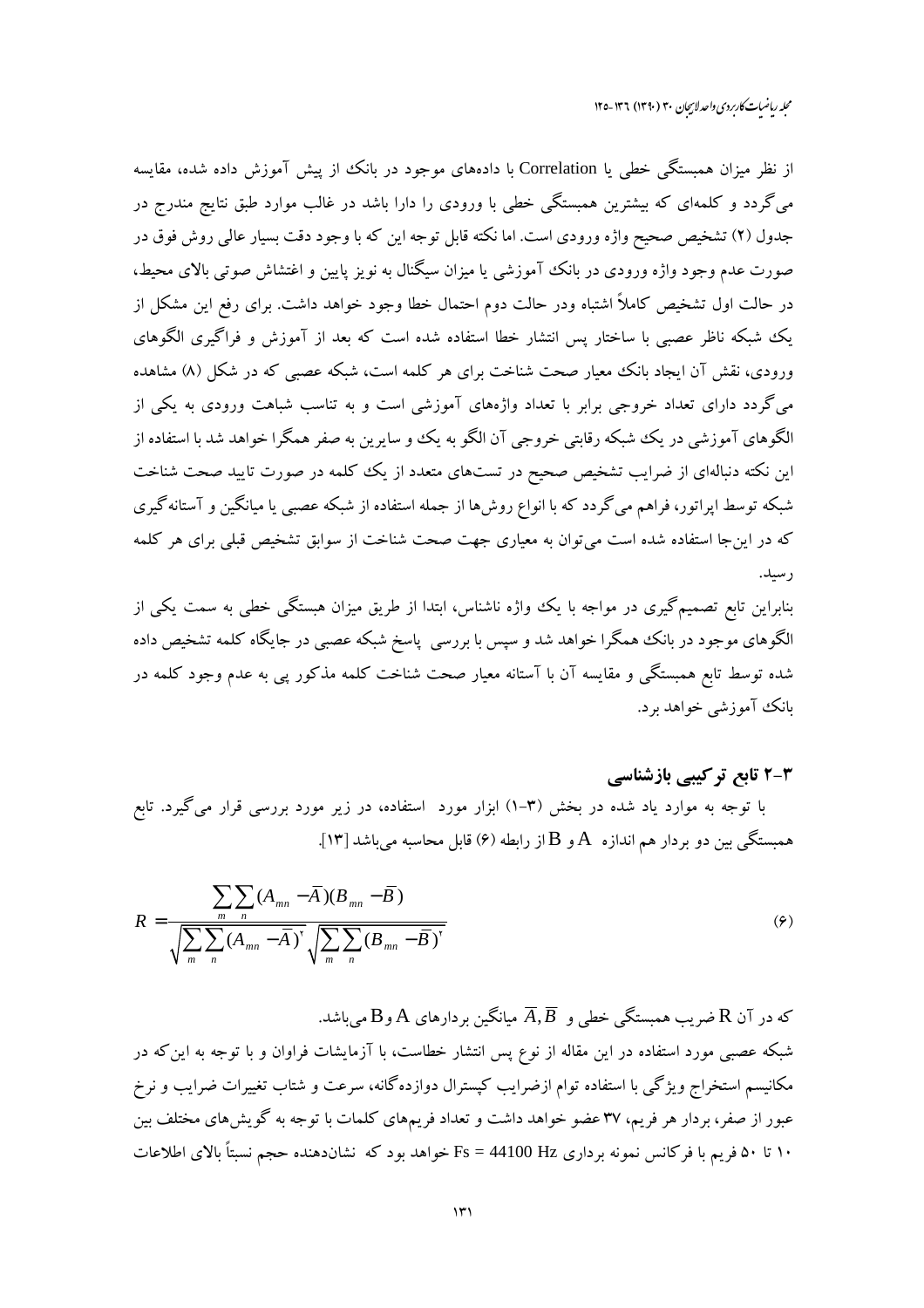اعنآدی و بمکاران، باز ثناسی واژگان صوتی به کک بیشترن منیران . . .

مربوط به یک کلمه فرضی میباشد. در اینجا به دلیل هم سایز نبودن کلمات آنها را به ۲۰ فریم، به کمک الگوریتمهای تغییر سایز تصاویر، هم سایز می $i$ ماییم که این امر تاحدودی باعث کاهش دقت در کلمات مشابه خواهد شد، سپس ماتریس ۲۰\*۳۷ ویژگیها به بردار ۷۴۰\* تغییر شکل داده میشود تا به شبکه اعمال گردد. در شکل (۷) بردارهای ویژگی کلمه "شیراز" که شامل ۲۰ بردار ۳۷ عضوی متناظر با ۲۰ فریم می باشد به صورت ۳ بعدی مشخص شده است. در شبکه عصبی مطروحه با توجه به این که با افزایش تعداد کلمات در صورت ثابت بودن سایز شبکه ، از دقت آن کاسته خواهد شد لذا شبکه با یک بانک ثابت ۳۰ کلمه ای متشکل از کلمات مشابه و غیر مشابه با ساختاری ۳ لایه و ابعاد نشان داده شده در شکل (۸)، جهت جلوگیری از دقت پایین در تفکیک الگوها و همچنین اجتناب از مساله بیش برازش (Over Fitting) بر روی دادهها، طراحی گردید.



**شکل ۷.** نمایش سه بعدی مجموعه بردار فریمهای کلمه " شیراز"



**شکل ۸.** شبکه عصبی سه لایه پس انتشار خطا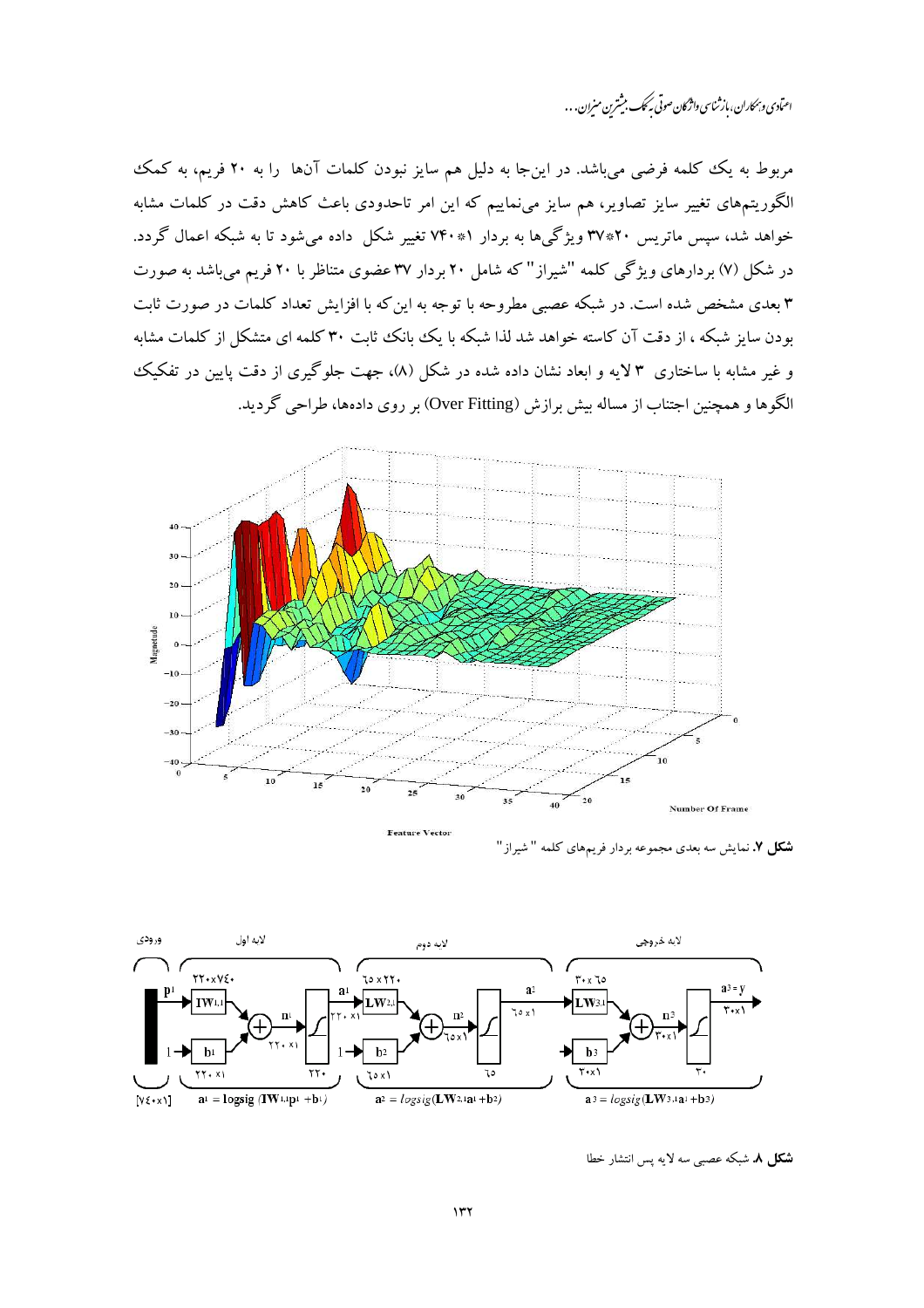در شبکه عصبی ذکر شده از الگوریتم آموزشی Powell-Beale Restarts که موجب افزایش سرعت یادگیری میگردد [۱۴]، و مجموع مربعات خطا جهت اصلاح ضرایب وزن۱ها استفاده شده و شبکه برای رسیدن به حداقل خطای مجاز تعیین شده (۰/۰۰۱) با توجه به تعیین تصادفی مقادیر اولیه وزنها و بایاسها تعداد تکرار نشان داده شده در شکل (۹) را طی نموده است.



## 3-3 تست و آزمایش سیستم باز شناسی واژگان

در این قسمت جداول حاصل از آزمایشات مختلف شبکه آورده شده، در تمامی حالات بانک آموزشی متشکل از ۳۰ کلمه ذکر شده در ذیل است که حاوی کلمات مشابه و غیر مشابه میباشد و شرایط سیگنال به نویز تقریبی یکسان ذکر شده در هر آزمایش، مورد توجه قرار گرفته است.

جدول ١. مجموعه كلمات آموزش داده شده

| گل ، گم ، قم           | سيستان ، چيستان ، بوستان  |
|------------------------|---------------------------|
| آمل ، زابل ، بابل      | بندر انزلي ، بندر عباس    |
| كرمانشاه               | احساس ، احسان             |
| لرستان                 | ریشه ، تیشه ، بیشه ، گیشه |
| اصفهان                 | گيلان ، ميلان             |
| اهواز ، شیراز ، زاهدان | مشهد ، اشهد               |
| گرگان ، كرمان ، تهران  |                           |
|                        |                           |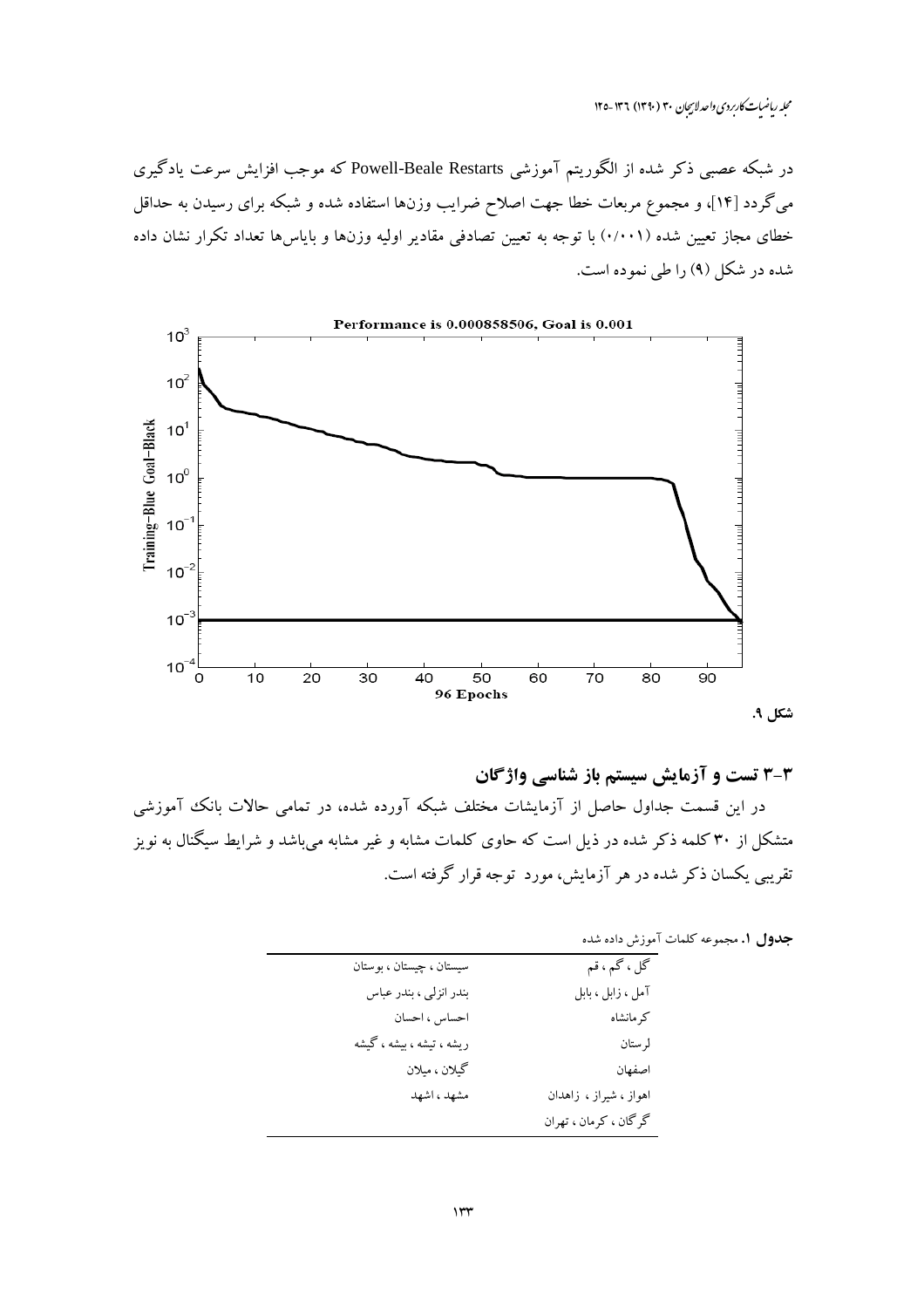# اعتمادی و به کاران، باز ثناسی واژگان صوتی به کمک میشترین منیران . . .

جدول ۲ بیانگر نتایج حاصل از میزان دقت شناسایی تابع همبستگی خطی، در کلمات مشابه و غیر مشابه است و تست تشخیص، توسط آموزش دهنده مرد در شرایط سیگنال به نویز میانگین ۱۰ دسی بل میباشد.

#### جدول ۲.

| كلمات غير مشابه             |            |                          |                |                            | كلمات داراي مشابه                                                                               |                 |  |  |
|-----------------------------|------------|--------------------------|----------------|----------------------------|-------------------------------------------------------------------------------------------------|-----------------|--|--|
|                             | شىر از     | زاهدان                   | گىشە           |                            | احسان سيستان مشهد                                                                               |                 |  |  |
| میانگین سیگنال به نویز (db) | ١٠         |                          |                |                            | $\mathcal{N}^*$ and $\mathcal{N}^*$ and $\mathcal{N}^*$ are $\mathcal{N}^*$ and $\mathcal{N}^*$ |                 |  |  |
| تعداد تكرار                 | ۲۰         |                          |                |                            |                                                                                                 | $\mathbf{Y}$    |  |  |
| تعداد اشتباه                | ۰          | $\rightarrow$            |                | $\wedge$ $\wedge$ $\wedge$ |                                                                                                 | $\rightarrow$   |  |  |
| تعداد صحيح                  |            | $Y \cdot \qquad Y \cdot$ | $\overline{y}$ | $\lambda$                  | $\mathbf{Y}$                                                                                    | $\overline{19}$ |  |  |
| درصد تشخيص                  | $7 \cdots$ | $\gamma \rightarrow$     | 79.            | /9.                        | $\sqrt{ }$                                                                                      | 79۵             |  |  |

جدول ۳ نتایج استفاده از روش ترکیبی در باز شناسی کلمات آموزش داده شده و تشخیص کلمات آموزش داده نشده در سیگنال به نویز میانگن حدود ۱۰ دسی بل و تست تشخیص، توسط آموزش دهنده مرد با کلمات مشابه جدول ٢.

<mark>جدول ۳.</mark> گوینده مرد و تعلیم دهندهء شبکه عصبی

| كلمات غير مشابه                      |              |              |       | كلمات داراي مشابه |                                                                                                                                                                                                                                                                                                                                                                                                                                                                                                                                                                                     |  |        | كلمات ناشناس غير مشابه و مشابه |                   |          |  |
|--------------------------------------|--------------|--------------|-------|-------------------|-------------------------------------------------------------------------------------------------------------------------------------------------------------------------------------------------------------------------------------------------------------------------------------------------------------------------------------------------------------------------------------------------------------------------------------------------------------------------------------------------------------------------------------------------------------------------------------|--|--------|--------------------------------|-------------------|----------|--|
|                                      |              | زاهدان شيراز | گىشە  |                   | احسان سيستان مشهد                                                                                                                                                                                                                                                                                                                                                                                                                                                                                                                                                                   |  | بو شهر | کابل اردبیل                    |                   | تهران    |  |
| ۱۰       میانگین سیگنال به نویز (db) |              |              |       |                   | $\mathcal{A} \leftarrow \mathcal{A} \leftarrow \mathcal{A} \leftarrow \mathcal{A} \leftarrow \mathcal{A} \leftarrow \mathcal{A} \leftarrow \mathcal{A} \leftarrow \mathcal{A} \leftarrow \mathcal{A} \leftarrow \mathcal{A} \leftarrow \mathcal{A} \leftarrow \mathcal{A} \leftarrow \mathcal{A} \leftarrow \mathcal{A} \leftarrow \mathcal{A} \leftarrow \mathcal{A} \leftarrow \mathcal{A} \leftarrow \mathcal{A} \leftarrow \mathcal{A} \leftarrow \mathcal{A} \leftarrow \mathcal{A} \leftarrow \mathcal{A} \leftarrow \mathcal{A} \leftarrow \mathcal{A} \leftarrow \mathcal{$ |  |        |                                |                   |          |  |
| تعداد تكرار                          | $\mathbf{Y}$ | $\mathbf{y}$ | $Y +$ |                   | $\mathsf{Y} \cdot \qquad \qquad \mathsf{Y} \cdot \qquad \qquad \mathsf{Y} \cdot \qquad \qquad \mathsf{Y} \cdot$                                                                                                                                                                                                                                                                                                                                                                                                                                                                     |  |        | $\mathbf{Y}$                   | $Y \cdot Y \cdot$ |          |  |
| ۰ تعداد اشتباه                       |              |              |       |                   |                                                                                                                                                                                                                                                                                                                                                                                                                                                                                                                                                                                     |  |        |                                |                   |          |  |
| تعداد صحيح                           | ٢٠           | ۱۹           |       |                   | $\mathcal{N}$ $\mathcal{N}$ $\mathcal{N}$ $\mathcal{N}$ $\mathcal{N}$ $\mathcal{N}$ $\mathcal{N}$ $\mathcal{N}$ $\mathcal{N}$ $\mathcal{N}$ $\mathcal{N}$ $\mathcal{N}$ $\mathcal{N}$ $\mathcal{N}$ $\mathcal{N}$ $\mathcal{N}$ $\mathcal{N}$ $\mathcal{N}$ $\mathcal{N}$ $\mathcal{N}$ $\mathcal{N}$ $\mathcal{N}$ $\mathcal{N}$ $\mathcal{N}$ $\mathcal{$                                                                                                                                                                                                                         |  |        |                                |                   |          |  |
| عدم تشخيص                            | ٠            |              |       |                   | $\mathcal{N} = \mathcal{N} = \mathcal{N} = \mathcal{N} = \mathcal{N} = \mathcal{N} = \mathcal{N}$                                                                                                                                                                                                                                                                                                                                                                                                                                                                                   |  |        |                                | $\mathsf{N}$      | ٢٠       |  |
| ۱۰۰٪ درصد تشخیص                      |              | 790          | 700   |                   | $7\lambda\Delta$ $7\lambda\cdots$ $7\lambda\Delta$                                                                                                                                                                                                                                                                                                                                                                                                                                                                                                                                  |  |        |                                | 7.۸۵              | $\gamma$ |  |

جدول ۴ نتایج استفاده از روش ترکیبی در باز شناسی کلمات آموزش داده شده و تشخیص کلمات آموزش داده نشده در سیگنال به نویز میانگن حدود ۱۰ دسی بل و تست تشخیص، توسط زن، در شبکه آموزش داده شده با صدای مرد با کلمات مشابه جدول ۲.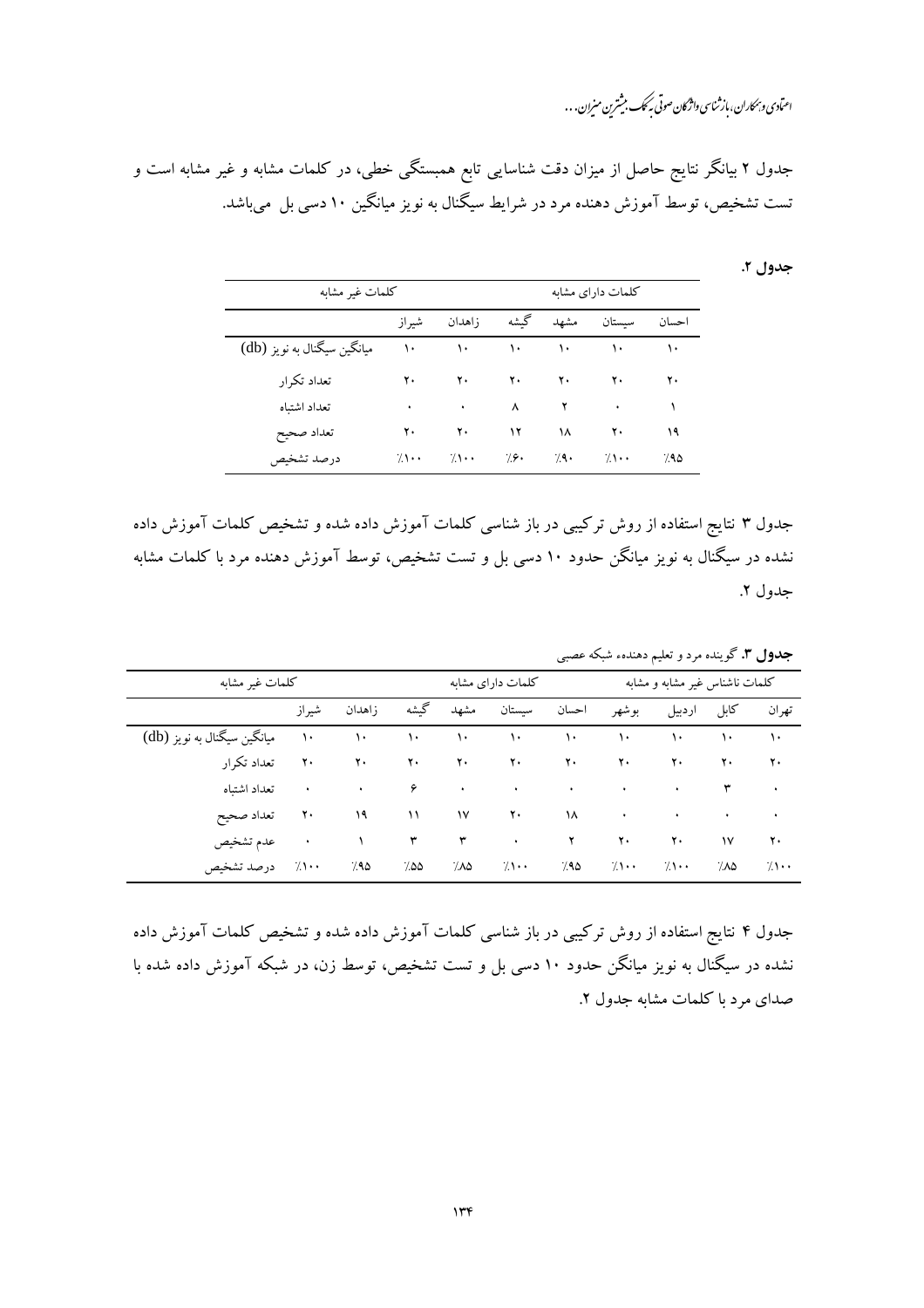محله رماضیات کاربردی واحد لاسچان ۳۰ (۱۳۹۰) ۱۳۶-۱۲۵

|                                | كلمات غير مشابه |                 | كلمات داراي مشابه |         |               |               | كلمات ناشناس غير مشابه و مشابه |                      |      |         |
|--------------------------------|-----------------|-----------------|-------------------|---------|---------------|---------------|--------------------------------|----------------------|------|---------|
|                                | شيراز           | زاهدان          | گیشه              | مشهد    | سيستان        | احسان         | بوشهر                          | اردبيل               | كابل | تهران   |
| ميانگين سيگنال<br>به نویز (db) | $\mathcal{L}$   | ١٠              | $\mathcal{N}$     | ١٠      | $\mathcal{L}$ | $\mathcal{L}$ | ١٠                             | ١٠                   | ۱۰   | ۱۰      |
| تعداد تكرار                    | ۲٠              | ۲.              | ۲.                | ٢٠      | ۲٠            | ٢٠            | ۲٠                             | ۲٠                   | ٢.   | ۲٠      |
| تعداد اشتباه                   | $\circ$         | $\circ$         | ٨                 | $\circ$ | $\circ$       | $\circ$       | $\circ$                        | $\circ$              | ۳    | ۲       |
| تعداد صحيح                     | ۲٠              | ۲.              | $\mathcal{L}$     | ۱۵      | $Y +$         | ۱۵            | $\circ$                        | $\circ$              |      | $\circ$ |
| عدم تشخيص                      | $\circ$         | $\circ$         | ۲                 | ۵       | $\circ$       | ۵             | ۲٠                             | ۲٠                   | ۱۶   | ۱۸      |
| درصد تشخيص                     | $7 \cdot \cdot$ | $7 \cdot \cdot$ | ۰۵۰               | 7۷۵     | 7.1           | 7/8           | $7 \cdot \cdot$                | $\gamma \rightarrow$ | ٠/٨٠ | 79.     |

**جدول ٤.** گوينده زن و تعليم دهنده شبكه عصبي مرد

در آزمایشات فوق ، گوینده وازگان و آموزش دهنده واژگان یکسان بوده است و سیگنال به نویز هر کدام از تستها در حدود ۱۰ دسی بل حفظ شد و میانگین آن هم ۱۰ در نظر گرفته شد که ۰/۱۰ اعشار تقریب دارد. در شرايطي كه گوينده واژگان تغيير نمايد دقت تشخيص كاهش خواهد يافت.

## ٤ نتيجه گيري

این مقاله، از سیستم شنوایی طرح پژوهشی ربات انسانمای "دارا" با حمایت دانشگاه آزاد اسلامی واحد بندرلنگه، استخراج شده است که بدین وسیله مراتب قدردانی مولف بیان میگردد در این مقاله طراحی و پیاده سازی یک سیستم تشخیص کلمات و واژگان به روشی سیگنالی که مستقل از زبان بوده و در هر زبان از جمله فارسی قابل استفاده است، مطرح گردید که شامل بخشهای مختلفی بوده و هر یک به صورت زیر شاخه ۔<br>تخصصی قابل بررسی است، اما از نتایج این مقاله می توان به ترکیب پیشنهادی بردار استخراج ویژگی در مقایسه با ترکیبات استفاده شده قبلی [۶م] نامبرد که به نظر نگارنده باعث افزایش دقت تشخیص بوده است که گواه آن ضریب تشخیص ۱۰۰٪ برای کلمات غیر مشابه آموزش داده شده مطابق جدول ۲و۳ می باشد، همچنین ارایه روشی ترکیبی به کمک تابع همبستگی و شبکه عصبی جهت تشخیص و نظارت بر صحت آن، با استخراج معیار صحت، که موجب دقت در پی بردن به عدم وجود کلمات ناشناس در بانک آموزشی شده است. استقلال سیستم تشخیص در مواجه با گویندگان مختلف مطابق با نتایج جدول ۴ موجب بهروری سیستم در کاربردهایی نظیر منشی کامپیوتری و سیستمهای خودپرداز میگردد، در پایان باید به دقت نه چندان عالی سیستم در مواجه با واژههای ناشناس مشابه بانک آموزشی اشاره نمود که این مساله علاوه بر ضرورت مطالعات بیشتر، بیانگر لزوم استفاده از مدلهای گرامری و الگوهای آوایی زبان نیز می باشد تا تشخیص قطعی واژگان در ساختار گرامری و آوایی زبان ممکن گر دد.

### منابع

<sup>1.</sup> Nelson, M., Herve A., (1995). Neural Networks for Statistical Recognition of Continuous Speech. Proc. IEEE, 83, 5.